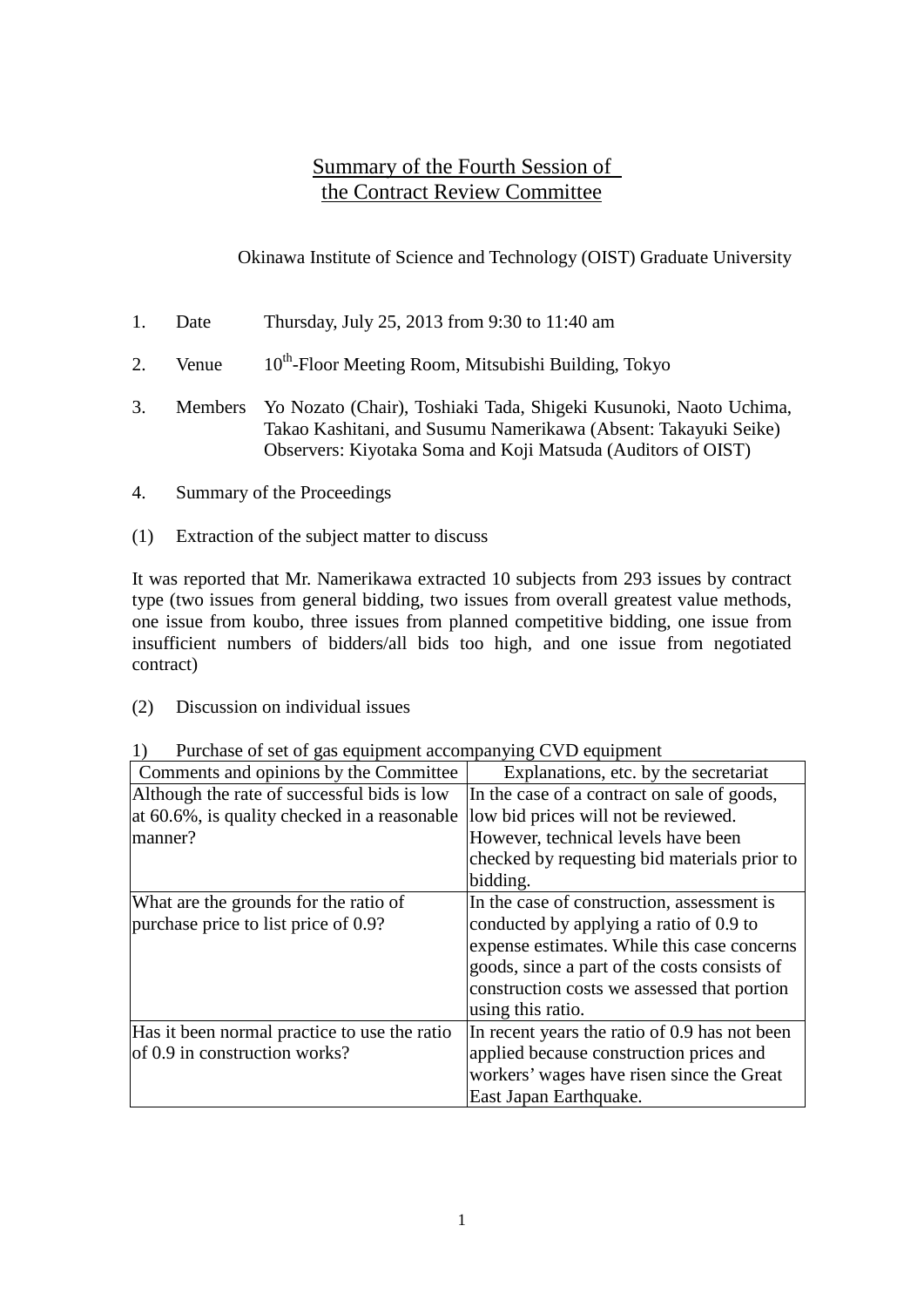| The grounds for the discounts on the written Ordinarily, the estimated price is set by         |                                            |
|------------------------------------------------------------------------------------------------|--------------------------------------------|
| estimate are unclear. Is there a double                                                        | checking on performance in serving other   |
| standard on prices in this industry?                                                           | institutions and referring to past         |
| One method would be to try to change the performance at OIST.                                  |                                            |
| ratio of purchase price to list price by some On the other hand, it is quite difficult for the |                                            |
| degree in accordance with the difference buyer to judge the appropriateness of goods           |                                            |
| between the list price and the estimate price prices in this purchase because no list price    |                                            |
| depending on the goods.                                                                        | has been set. We are trying to get as many |
|                                                                                                | suppliers as possible to take part in this |
|                                                                                                | bidding.                                   |

2) Construction work to improve the environment in core parts of OIST (landscaping in eight stages of construction and other works)

| Comments and opinions by the Committee                                       | Explanations, etc. by the secretariat                                               |
|------------------------------------------------------------------------------|-------------------------------------------------------------------------------------|
|                                                                              | In this case too the rate of successful bids is In the area of management, thorough |
|                                                                              | extremely low at 38.6%. Is there any checking is conducted. The three parties of    |
|                                                                              | possibility of problems such as cutting the contractor, OIST, and the design firm   |
| corners? Would this pose a safety hazard?                                    | chose tree types. We will have any trees                                            |
|                                                                              | damaged after planting<br>replaced                                                  |
|                                                                              | immediately. We also have conducted an                                              |
|                                                                              | inspection one year after completion of the                                         |
|                                                                              | work.                                                                               |
|                                                                              | We do not expect any problems that would                                            |
|                                                                              | pose a safety hazard to arise.                                                      |
| Can costs be cut to this degree if the We believe that the factors of use of |                                                                                     |
| conduct<br>contractor<br>were<br>to                                          | similar personnel on both projects and in-house                                     |
| construction near OIST?                                                      | production and inventories of tree-planting                                         |
|                                                                              | materials are important ones.                                                       |
|                                                                              | It must be said that somewhat easy                                                  |
|                                                                              | estimated price has been set. We would like                                         |
|                                                                              | to use data from this case in future bidding                                        |
|                                                                              | on landscaping.                                                                     |
|                                                                              | (Question from OIST)                                                                |
|                                                                              | As with the first issue, on this matter too it                                      |
|                                                                              | seems that the time has come to review the                                          |
|                                                                              | estimated price system. Is there any method                                         |
|                                                                              | that would seem suitable as a substitute?                                           |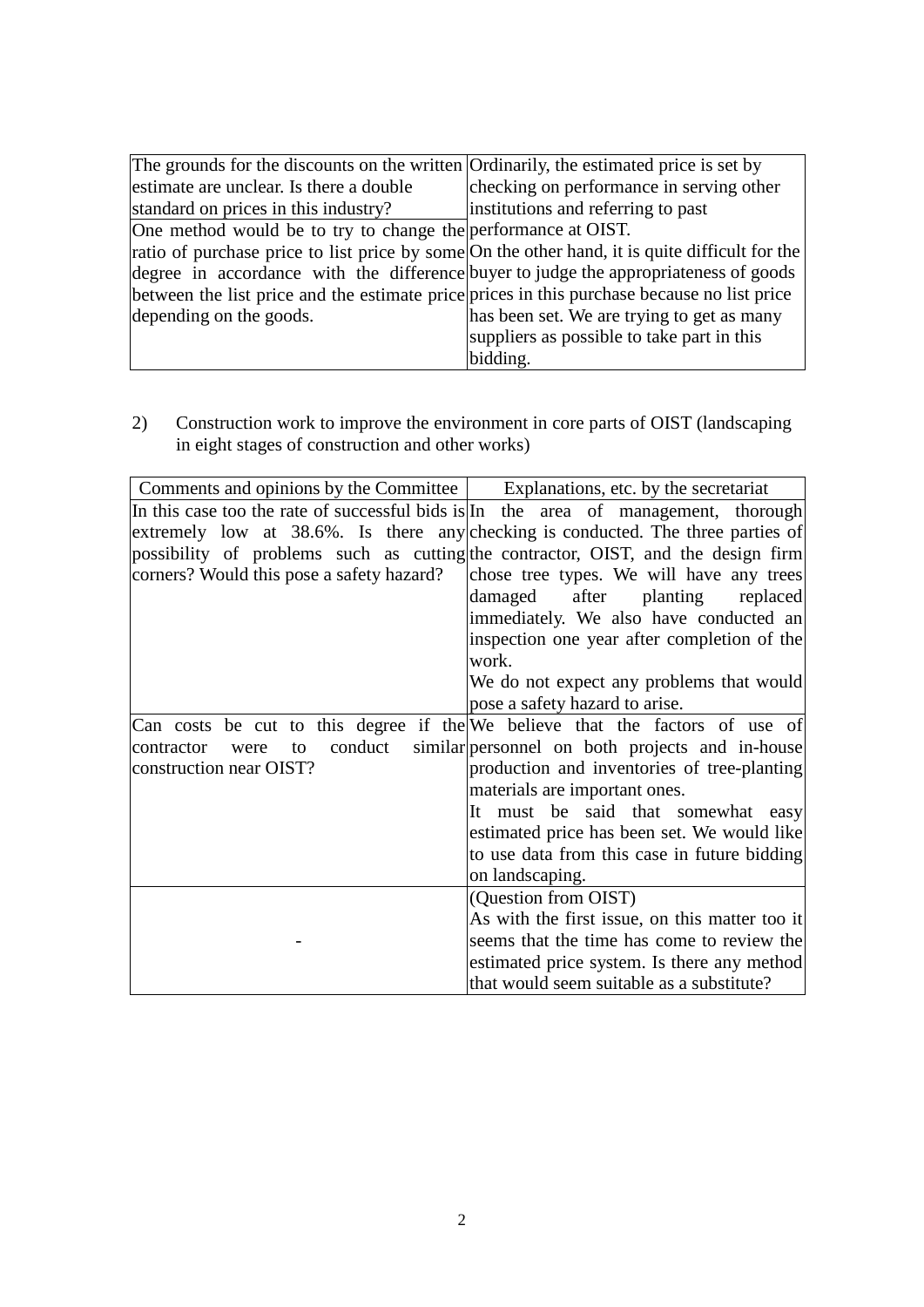| This is because OIST rules probably               |  |
|---------------------------------------------------|--|
| conform to national rules. A private-sector       |  |
| firm would not employ the concept of              |  |
| estimated price. Instead, it would conduct        |  |
| purchasing activities within the budget           |  |
| allocated and be accountable to its directors     |  |
| and shareholders.                                 |  |
| The national government uses the estimated        |  |
| responsibility<br>price<br>one<br>in<br>as<br>its |  |
| accountability to the public, so that it can      |  |
| that<br>purchasing is conducted<br>show           |  |
| appropriately because it is within this limit     |  |
| (within the estimated price range). For this      |  |
| reason, the perspective of to whom this           |  |
| accountability is realized is an important        |  |
| one.                                              |  |
| Since an estimated price system has been set      |  |
| up within OIST, the first issue to discuss is     |  |
| whether or not to change this. The next           |  |
| matter to discuss is how to change this           |  |
| system, if the decision is made to change it.     |  |
| At the very least, it is not the case that        |  |
| anything goes because we are using public         |  |
| funding. I believe that as a buyer we need to     |  |
| prepare some prices that can be considered        |  |
| reasonable in some way. We would fulfill          |  |
| our accountability obligations by reviewing       |  |
| and inspecting any differences between            |  |
| these reasonable prices and the bid prices.       |  |

# 3) Facility/equipment maintenance

| Comments and opinions by the Committee                  | Explanations, etc. by the secretariat                                                    |
|---------------------------------------------------------|------------------------------------------------------------------------------------------|
|                                                         | While the selection process employs the Since the winning bidder is experienced, as      |
|                                                         | method of overall evaluation, the gap in the contractor used last time, we believe that  |
|                                                         | technical points between the winning bidder it can provide more specific, practical      |
| and the next highest scoring bidder was 16.5 proposals. |                                                                                          |
|                                                         | points out of 100 total points. What kind of The actual gap was in the areas of thinking |
|                                                         | difference does this imply in providing on cutting energy costs, coping with             |
| maintenance?                                            | typhoons, and maintenance of landscaping.                                                |
|                                                         | The winning bidder made a specific,                                                      |
|                                                         | practical proposal.                                                                      |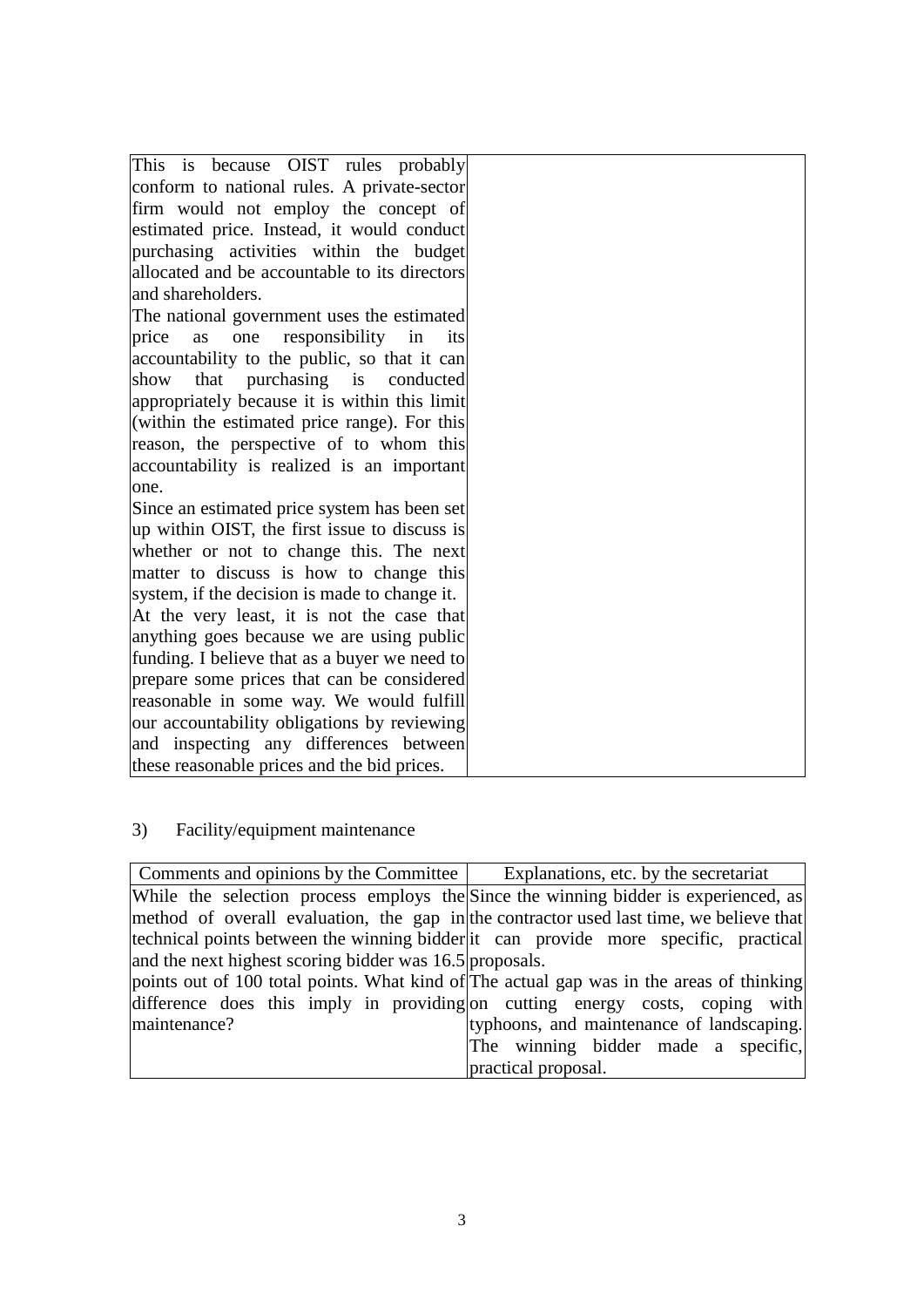|                                                                               | If conducting evaluation through Only about two years have passed since                              |
|-------------------------------------------------------------------------------|------------------------------------------------------------------------------------------------------|
|                                                                               | interviewing participants the previous completion of campus construction. Also,                      |
|                                                                               | contractor naturally would have ansince new construction is underway too we                          |
|                                                                               | advantage. It is important to take an need to evaluate business continuity and                       |
| approach that would lead to a diverse range stability as well, not just cost. |                                                                                                      |
|                                                                               | of proposals (such as cost cutting) from new $\overline{p}$ increase competitiveness, beginning this |
| participants.                                                                 | fiscal year we will conduct bidding on the                                                           |
| Instead of bidding each fiscal year, assumption of a three-year contract.     |                                                                                                      |
| effectively placing and receiving orders for                                  |                                                                                                      |
| three-year periods would help improve                                         |                                                                                                      |
| business efficiency and cut costs on both                                     |                                                                                                      |
| sides. However, the content<br>ofl                                            |                                                                                                      |
| subcontracting and prices would need to be                                    |                                                                                                      |
| reviewed thoroughly each year.                                                |                                                                                                      |

# 4) Construction for new machinery and equipment in the No. 3 research building

| Comments and opinions by the Committee       | Explanations, etc. by the secretariat          |
|----------------------------------------------|------------------------------------------------|
| Why was there no participation by            | An overall score of 950 points on pipe         |
| contractors in Okinawa Prefecture? Are       | construction is a necessary qualification. In  |
| there any conditions that would prevent      | Okinawa Prefecture, 18 companies are           |
| their participation?                         | qualified. No Okinawa contractors took part    |
|                                              | in the machinery construction on research      |
|                                              | buildings no. 1 and no. 2 either. This may     |
|                                              | have been partly a result of the fact that the |
|                                              | construction work included connection to       |
|                                              | existing facilities. We intend to continue     |
|                                              | giving consideration to participation of       |
|                                              | companies in the prefecture in the bidding     |
|                                              | process.                                       |
| While Company A's technological abilities    | It is important that the engineers planned for |
| were recognized in writing its evaluation in | assignment to supervise and manage the         |
| the interviews was low. The winning bidder   | actual job site have the abilities to          |
| had the highest score in the interviews. Are | understand and explain the construction.       |
| the interviews that important?               | Even though the written proposal was good,     |
|                                              | the findings of the actual interviews          |
|                                              | differed.                                      |
| Why is the addition method used in this      | A similar point was made in previous           |
| overall evaluation?                          | meetings of the Contract Review                |
|                                              | Committee. When we have made inquiries         |
|                                              | to the system vendor, we were told that the    |
|                                              | addition method is employed because the        |
|                                              | current system is not compatible with the      |
|                                              | division method.                               |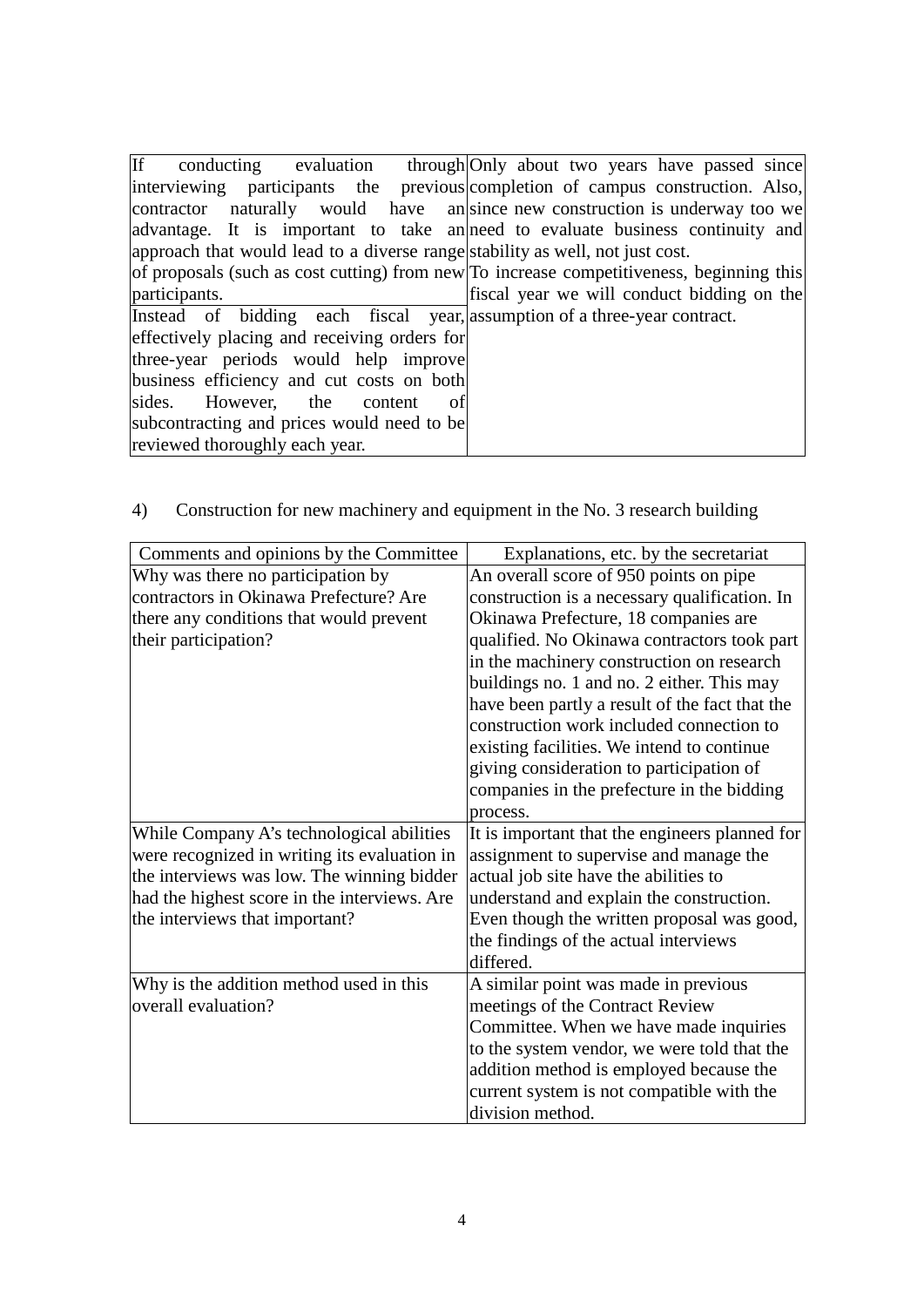| If OIST would like this construction to be      | We would like to consider this matter.        |
|-------------------------------------------------|-----------------------------------------------|
| decided ultimately by price, there is no need   |                                               |
| for the overall evaluation. Price competition   | (Additional reference information)            |
| and checking of construction quality would      | Priority review is conducted if a bid is less |
| be sufficient.                                  | than 70% of the estimated price. Since bids   |
| When choosing the method of overall             | for this construction (Lab 3 machinery)       |
| evaluation, there is a need for methods of      | were in the range of 70% or more but less     |
| requesting proposals and evaluation             | than 80% of the estimated price, we           |
| methods that would lead to differences in       | interview the lower bidders. (This was not a  |
| technical scores.                               | priority review.)                             |
| In Okinawa Prefecture, if the price is lower    | (From the "Details Rules on Review of Low     |
| than the review base price then performance     | Bids")                                        |
| ability is inspected strictly. For this reason, |                                               |
| numerous materials are requested.               |                                               |
| One reason for using the method of overall      |                                               |
| evaluation is to secure construction quality.   |                                               |
| Isn't it the case that if accepting (passing)   |                                               |
| contractors who bid lower prices then there     |                                               |
| is no reason to use the overall evaluation      |                                               |
| method? The objectives should be                |                                               |
| considered closely when deciding on a           |                                               |
| bidding method.                                 |                                               |

# 5) Environmental monitoring survey (FY2013)

| Comments and opinions by the Committee                                                        | Explanations, etc. by the secretariat         |
|-----------------------------------------------------------------------------------------------|-----------------------------------------------|
| What is the reason for using a negotiated                                                     | In the past we used open bidding and about    |
| contract?                                                                                     | three parties responded. Since FY2011, only   |
|                                                                                               | this company has indicated an intention to    |
|                                                                                               | participate. We will continue using the       |
|                                                                                               | negotiated contract because this company      |
|                                                                                               | has past performance and we have              |
|                                                                                               | determined that there are no technical        |
|                                                                                               | problems.                                     |
| Is a review base price needed even for open                                                   | We will negotiate on price after specifying a |
| bidding?                                                                                      | vendor. The review base price is set because  |
|                                                                                               | rules call for setting one when operations    |
|                                                                                               | (subcontracting agreements for work other     |
|                                                                                               | than construction) involve a price of 10      |
|                                                                                               | million yen or more.                          |
|                                                                                               | (Article 23 of the Details Rules on Contract  |
|                                                                                               | Operations)                                   |
| With this contract, how many times will this This will be the eighth time. It is difficult to |                                               |
| company have conducted OIST                                                                   | switch consulting services midway on a        |
| environmental monitoring?                                                                     | project that continues for several years.     |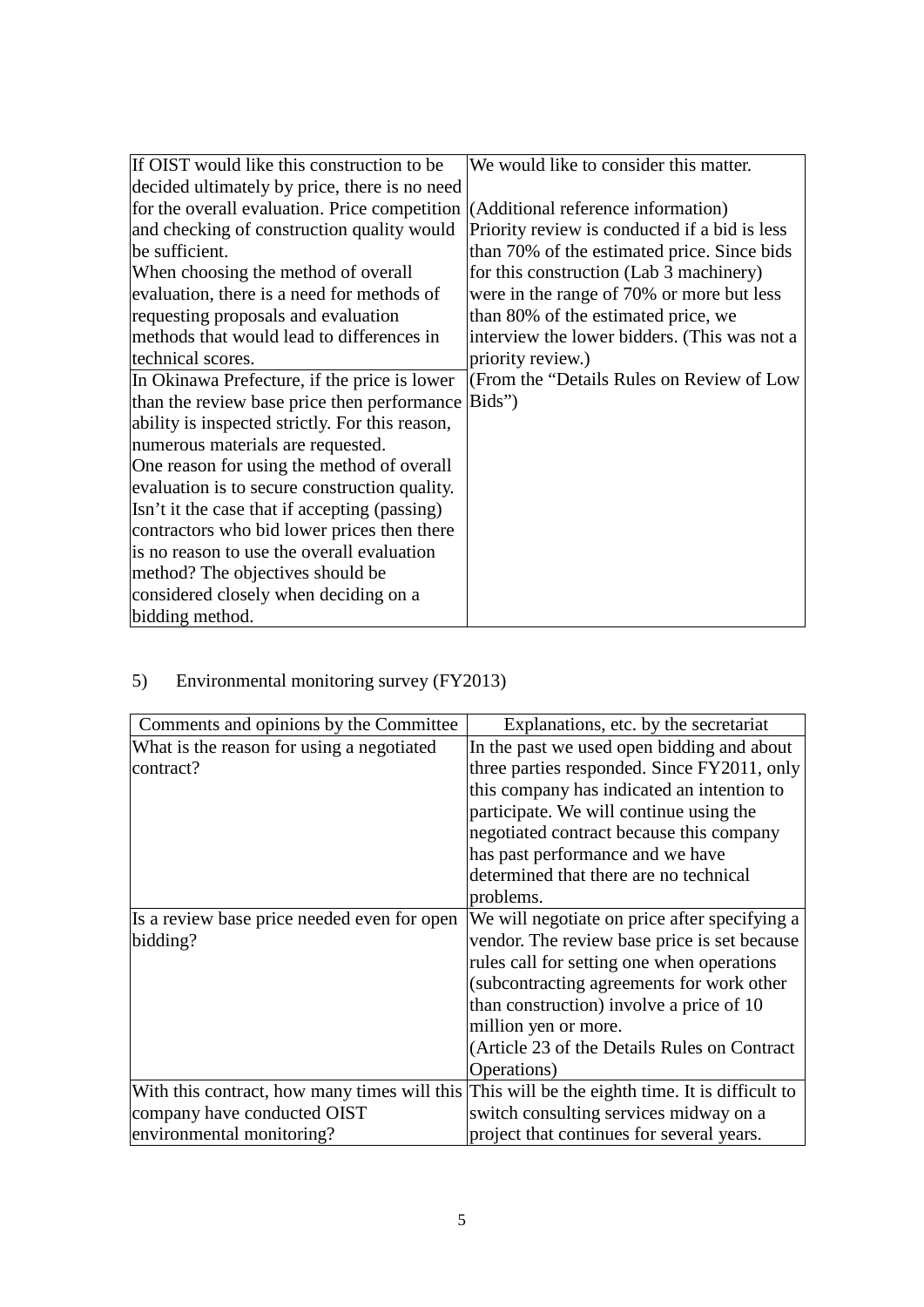6) Contracts on the digital document administration and approval system (three issues discussed together)

| Comments and opinions by the Committee         | Explanations, etc. by the secretariat          |
|------------------------------------------------|------------------------------------------------|
| Why is this split into three contracts?        | There is only one selection process for this   |
|                                                | system, but three separate contracts will be   |
|                                                | concluded as requested by the supplier: 1)     |
|                                                | design and development, 2) maintenance, 3)     |
|                                                | software package license                       |
| Are rejected suppliers notified of the results | We disclose and explain the reasons for        |
| of the selection process as well?              | selection when requested.                      |
| Are prices evaluated?                          | Yes.                                           |
| Will OIST hold software copyright?             | OIST will hold a license for as long as it     |
|                                                | uses the software.                             |
| Can maintenance operations be contracted       | There are practical difficulties because other |
| to another vendor?                             | suppliers would not understand the content     |
|                                                | of the software.                               |

### 7) Rental of time-resolved 3D PIV system as a set

| Comments and opinions by the Committee                                                 | Explanations, etc. by the secretariat         |
|----------------------------------------------------------------------------------------|-----------------------------------------------|
| What would happen if there were a problem This supplier is the general agent for Japan |                                               |
| at the supplier?                                                                       | of a German manufacturer. If there were a     |
|                                                                                        | problem with the agent, then we would ask     |
|                                                                                        | the equipment manufacturer in Germany to      |
|                                                                                        | provide maintenance directly.                 |
| If there is only one candidate, would the                                              | The estimated price has been set by           |
| price estimate be the estimated price                                                  | checking on performance at other research     |
| unchanged?                                                                             | institutions and universities and taking into |
|                                                                                        | consideration past contractual performance    |
|                                                                                        | at OIST.                                      |
|                                                                                        | However, for research equipment there are     |
|                                                                                        | very many cases in which there is only one    |
|                                                                                        | agent in Japan.                               |